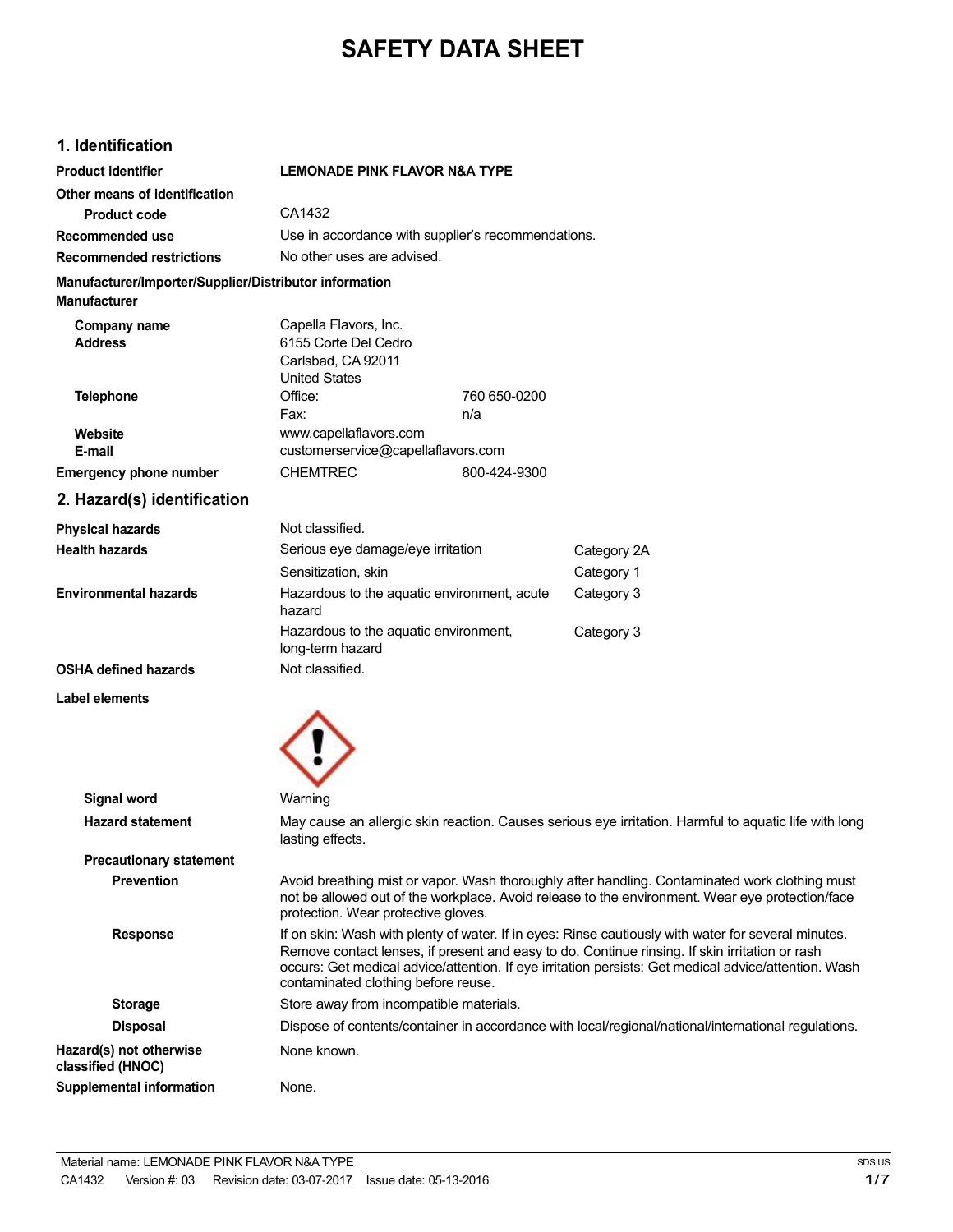## **3. Composition/information on ingredients**

#### **Mixtures**

| <b>Mixtures</b>                                                              |                                                                                                                                                                                                                                                                                                                                                                                                                                                                       |                   |           |
|------------------------------------------------------------------------------|-----------------------------------------------------------------------------------------------------------------------------------------------------------------------------------------------------------------------------------------------------------------------------------------------------------------------------------------------------------------------------------------------------------------------------------------------------------------------|-------------------|-----------|
| <b>Chemical name</b>                                                         | Common name and synonyms                                                                                                                                                                                                                                                                                                                                                                                                                                              | <b>CAS number</b> | %         |
| PROPYLENE GLYCOL<br><b>NFI</b>                                               | <b>NOM</b>                                                                                                                                                                                                                                                                                                                                                                                                                                                            | 57-55-6           | $50 - 60$ |
| <b>LEMON OIL ARGENTINA - KERRY</b>                                           |                                                                                                                                                                                                                                                                                                                                                                                                                                                                       | 8008-56-8         | $5 - 10$  |
| Other components below reportable levels                                     |                                                                                                                                                                                                                                                                                                                                                                                                                                                                       |                   | $30 - 40$ |
|                                                                              | *Designates that a specific chemical identity and/or percentage of composition has been withheld as a trade secret.                                                                                                                                                                                                                                                                                                                                                   |                   |           |
| 4. First-aid measures                                                        |                                                                                                                                                                                                                                                                                                                                                                                                                                                                       |                   |           |
| <b>Inhalation</b>                                                            | Move to fresh air. Call a physician if symptoms develop or persist.                                                                                                                                                                                                                                                                                                                                                                                                   |                   |           |
| <b>Skin contact</b>                                                          | Remove contaminated clothing immediately and wash skin with soap and water. In case of<br>eczema or other skin disorders: Seek medical attention and take along these instructions.                                                                                                                                                                                                                                                                                   |                   |           |
| Eye contact                                                                  | Immediately flush eyes with plenty of water for at least 15 minutes. Remove contact lenses, if<br>present and easy to do. Continue rinsing. Get medical attention if irritation develops and persists.                                                                                                                                                                                                                                                                |                   |           |
| Ingestion                                                                    | Rinse mouth. Get medical attention if symptoms occur.                                                                                                                                                                                                                                                                                                                                                                                                                 |                   |           |
| <b>Most important</b><br>symptoms/effects, acute and<br>delayed              | Severe eye irritation. Symptoms may include stinging, tearing, redness, swelling, and blurred<br>vision. May cause an allergic skin reaction. Dermatitis. Rash.                                                                                                                                                                                                                                                                                                       |                   |           |
| Indication of immediate<br>medical attention and special<br>treatment needed | Provide general supportive measures and treat symptomatically. Keep victim under observation.<br>Symptoms may be delayed.                                                                                                                                                                                                                                                                                                                                             |                   |           |
| <b>General information</b>                                                   | Ensure that medical personnel are aware of the material(s) involved, and take precautions to<br>protect themselves. Wash contaminated clothing before reuse.                                                                                                                                                                                                                                                                                                          |                   |           |
| 5. Fire-fighting measures                                                    |                                                                                                                                                                                                                                                                                                                                                                                                                                                                       |                   |           |
| Suitable extinguishing media                                                 | Alcohol resistant foam. Powder. Carbon dioxide (CO2).                                                                                                                                                                                                                                                                                                                                                                                                                 |                   |           |
| Unsuitable extinguishing<br>media                                            | Do not use water jet as an extinguisher, as this will spread the fire.                                                                                                                                                                                                                                                                                                                                                                                                |                   |           |
| Specific hazards arising from<br>the chemical                                | During fire, gases hazardous to health may be formed.                                                                                                                                                                                                                                                                                                                                                                                                                 |                   |           |
| Special protective equipment<br>and precautions for firefighters             | Self-contained breathing apparatus and full protective clothing must be worn in case of fire.                                                                                                                                                                                                                                                                                                                                                                         |                   |           |
| <b>Fire fighting</b><br>equipment/instructions                               | Move containers from fire area if you can do so without risk.                                                                                                                                                                                                                                                                                                                                                                                                         |                   |           |
| <b>Specific methods</b>                                                      | Use standard firefighting procedures and consider the hazards of other involved materials.                                                                                                                                                                                                                                                                                                                                                                            |                   |           |
| <b>General fire hazards</b>                                                  | No unusual fire or explosion hazards noted.                                                                                                                                                                                                                                                                                                                                                                                                                           |                   |           |
| 6. Accidental release measures                                               |                                                                                                                                                                                                                                                                                                                                                                                                                                                                       |                   |           |
| Personal precautions,<br>protective equipment and<br>emergency procedures    | Keep unnecessary personnel away. Keep people away from and upwind of spill/leak. Wear<br>appropriate protective equipment and clothing during clean-up. Avoid breathing mist or vapor. Do<br>not touch damaged containers or spilled material unless wearing appropriate protective clothing.<br>Ensure adequate ventilation. Local authorities should be advised if significant spillages cannot be<br>contained. For personal protection, see section 8 of the SDS. |                   |           |
| <b>Methods and materials for</b><br>containment and cleaning up              | Use water spray to reduce vapors or divert vapor cloud drift. Prevent entry into waterways, sewer,<br>basements or confined areas.                                                                                                                                                                                                                                                                                                                                    |                   |           |
|                                                                              | Large Spills: Stop the flow of material, if this is without risk. Dike the spilled material, where this is<br>possible. Absorb in vermiculite, dry sand or earth and place into containers. Following product<br>recovery, flush area with water.                                                                                                                                                                                                                     |                   |           |
|                                                                              | Small Spills: Wipe up with absorbent material (e.g. cloth, fleece). Clean surface thoroughly to<br>remove residual contamination.                                                                                                                                                                                                                                                                                                                                     |                   |           |
|                                                                              | Never return spills to original containers for re-use. For waste disposal, see section 13 of the SDS.                                                                                                                                                                                                                                                                                                                                                                 |                   |           |

**Environmental precautions** Avoid release to the environment. Inform appropriate managerial or supervisory personnel of all environmental releases. Prevent further leakage or spillage if safe to do so. Avoid discharge into drains, water courses or onto the ground.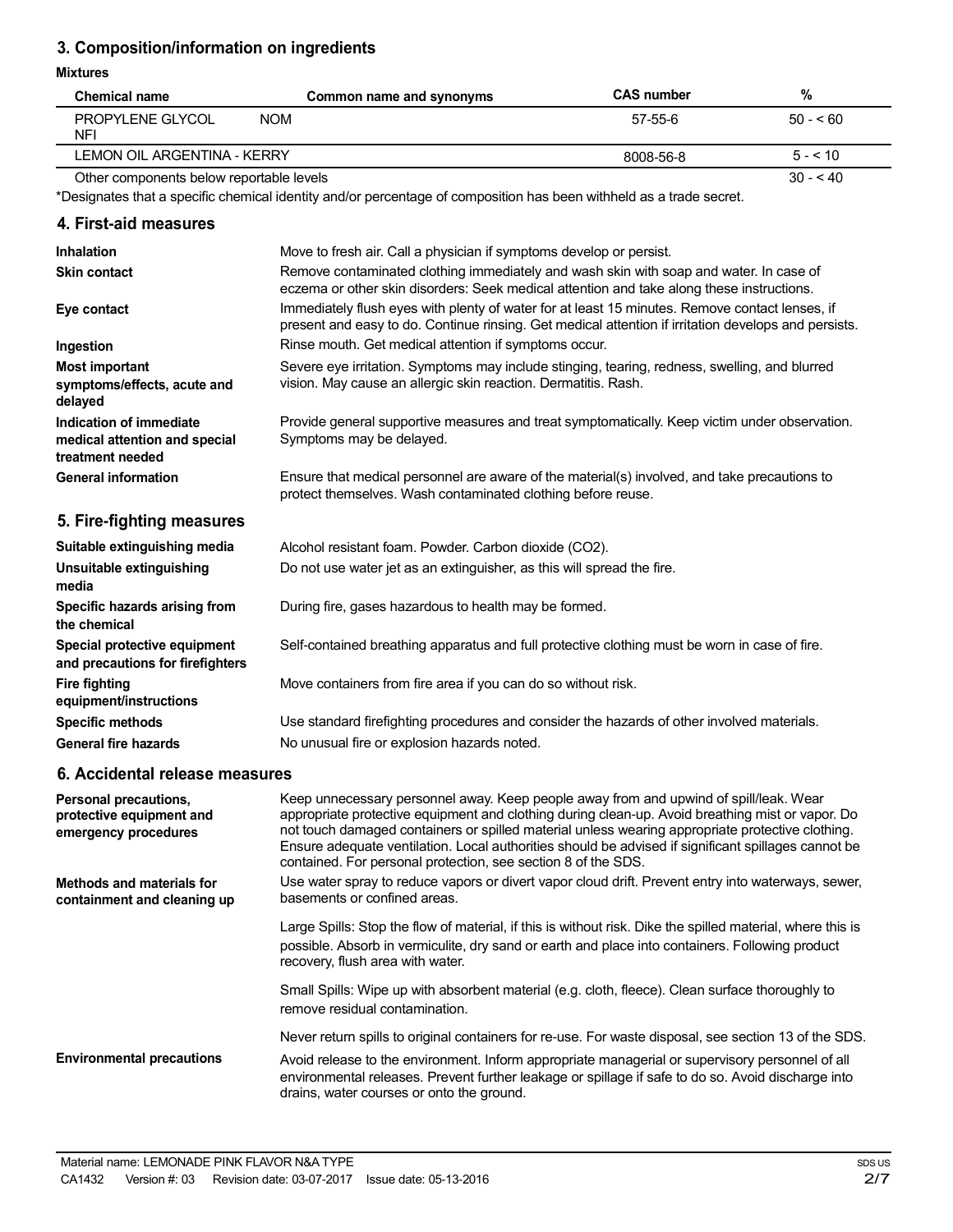### **7. Handling and storage**

**Precautions for safe handling**

Avoid breathing mist or vapor. Avoid contact with eyes, skin, and clothing. Avoid prolonged exposure. Provide adequate ventilation. Wear appropriate personal protective equipment. Avoid release to the environment. Observe good industrial hygiene practices. Store in original tightly closed container. Store away from incompatible materials (see Section 10

**Conditions for safe storage, including any incompatibilities**

# of the SDS).

#### **8. Exposure controls/personal protection**

#### **Occupational exposure limits**

The following constituents are the only constituents of the product which have a PEL, TLV or other recommended exposure limit. At this time, the other constituents have no known exposure limits.

| US. Workplace Environmental Exposure Level (WEEL) Guides |                                                                                                                                                                                                                                                                                                                                                                                                                                    |          |             |  |
|----------------------------------------------------------|------------------------------------------------------------------------------------------------------------------------------------------------------------------------------------------------------------------------------------------------------------------------------------------------------------------------------------------------------------------------------------------------------------------------------------|----------|-------------|--|
| <b>Components</b>                                        | Type                                                                                                                                                                                                                                                                                                                                                                                                                               | Value    | <b>Form</b> |  |
| PROPYLENE GLYCOL<br>NOM NFI (CAS 57-55-6)                | <b>TWA</b>                                                                                                                                                                                                                                                                                                                                                                                                                         | 10 mg/m3 | Aerosol.    |  |
| <b>Biological limit values</b>                           | No biological exposure limits noted for the ingredient(s).                                                                                                                                                                                                                                                                                                                                                                         |          |             |  |
| Appropriate engineering<br>controls                      | Good general ventilation (typically 10 air changes per hour) should be used. Ventilation rates<br>should be matched to conditions. If applicable, use process enclosures, local exhaust ventilation,<br>or other engineering controls to maintain airborne levels below recommended exposure limits. If<br>exposure limits have not been established, maintain airborne levels to an acceptable level. Provide<br>eyewash station. |          |             |  |
|                                                          | Individual protection measures, such as personal protective equipment                                                                                                                                                                                                                                                                                                                                                              |          |             |  |
| Eye/face protection                                      | Face shield is recommended. Wear safety glasses with side shields (or goggles).                                                                                                                                                                                                                                                                                                                                                    |          |             |  |
| <b>Skin protection</b>                                   |                                                                                                                                                                                                                                                                                                                                                                                                                                    |          |             |  |
| <b>Hand protection</b>                                   | Wear appropriate chemical resistant gloves.                                                                                                                                                                                                                                                                                                                                                                                        |          |             |  |
| <b>Other</b>                                             | Wear appropriate chemical resistant clothing. Use of an impervious apron is recommended.                                                                                                                                                                                                                                                                                                                                           |          |             |  |
| <b>Respiratory protection</b>                            | In case of insufficient ventilation, wear suitable respiratory equipment.                                                                                                                                                                                                                                                                                                                                                          |          |             |  |
| <b>Thermal hazards</b>                                   | Wear appropriate thermal protective clothing, when necessary.                                                                                                                                                                                                                                                                                                                                                                      |          |             |  |
| General hygiene<br>considerations                        | Always observe good personal hygiene measures, such as washing after handling the material<br>and before eating, drinking, and/or smoking. Routinely wash work clothing and protective<br>equipment to remove contaminants. Contaminated work clothing should not be allowed out of the<br>workplace.                                                                                                                              |          |             |  |

## **9. Physical and chemical properties**

| 9. Physical and chemical properties        |                                  |
|--------------------------------------------|----------------------------------|
| Appearance                                 |                                  |
| <b>Physical state</b>                      | Liquid.                          |
| Form                                       | Liquid.                          |
| Color                                      | Not available.                   |
| Odor                                       | Not available.                   |
| Odor threshold                             | Not available.                   |
| рH                                         | Not available.                   |
| Melting point/freezing point               | $-74.2$ °F ( $-59$ °C) estimated |
| Initial boiling point and boiling<br>range | 370.76 °F (188.2 °C) estimated   |
| <b>Flash point</b>                         | $>$ 210.0 °F ( $>$ 98.9 °C)      |
| <b>Evaporation rate</b>                    | Not available.                   |
| Flammability (solid, gas)                  | Not applicable.                  |

# **Upper/lower flammability or explosive limits**

**Flammability limit - lower (%) Flammability limit - upper** Not available. Not available. **(%) Explosive limit - lower (%)** Not available. **Explosive limit - upper (%)** Not available.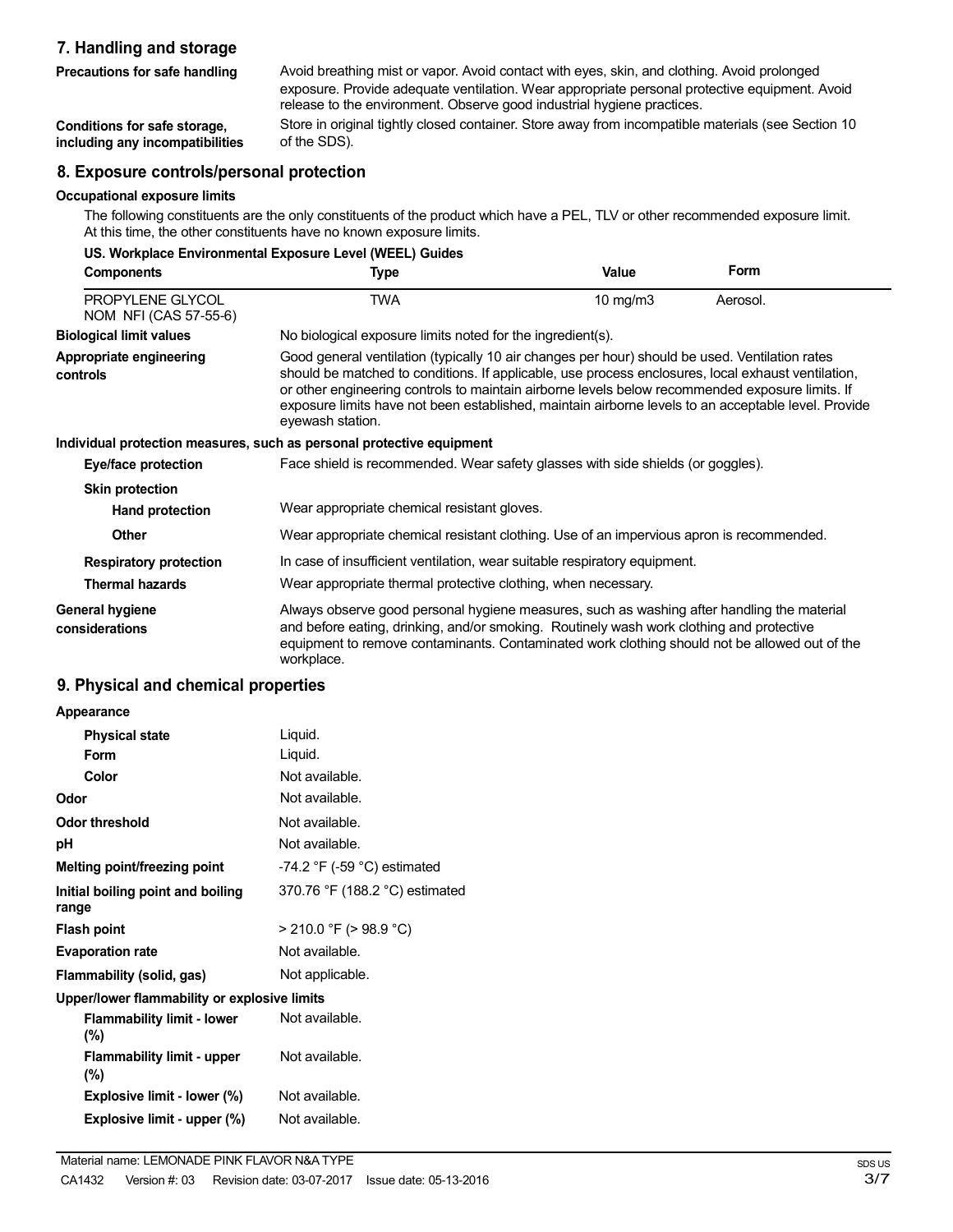| Vapor pressure                                    | 0.11 hPa estimated                                                                            |
|---------------------------------------------------|-----------------------------------------------------------------------------------------------|
| Vapor density                                     | Not available.                                                                                |
| <b>Relative density</b>                           | Not available.                                                                                |
| Solubility(ies)                                   |                                                                                               |
| Solubility (water)                                | Not available.                                                                                |
| <b>Partition coefficient</b><br>(n-octanol/water) | Not available.                                                                                |
| <b>Auto-ignition temperature</b>                  | 700 °F (371.11 °C) estimated                                                                  |
| <b>Decomposition temperature</b>                  | Not available.                                                                                |
| <b>Viscosity</b>                                  | Not available.                                                                                |
| <b>Other information</b>                          |                                                                                               |
| <b>Explosive properties</b>                       | Not explosive.                                                                                |
| <b>Flammability class</b>                         | Combustible IIIB estimated                                                                    |
| <b>Oxidizing properties</b>                       | Not oxidizing.                                                                                |
| <b>Refractive index</b>                           | 1.3909 - 1.4209                                                                               |
| <b>Specific gravity</b>                           | $1.03 - 1.06$                                                                                 |
| 10. Stability and reactivity                      |                                                                                               |
| <b>Reactivity</b>                                 | The product is stable and non-reactive under normal conditions of use, storage and transport. |
| <b>Chemical stability</b>                         | Material is stable under normal conditions.                                                   |
| Possibility of hazardous<br>reactions             | Hazardous polymerization does not occur.                                                      |
| <b>Conditions to avoid</b>                        | Avoid temperatures exceeding the flash point. Contact with incompatible materials.            |
| Incompatible materials                            | Strong oxidizing agents.                                                                      |
| <b>Hazardous decomposition</b><br>products        | No hazardous decomposition products are known.                                                |
| 11. Toxicological information                     |                                                                                               |

# **Information on likely routes of exposure**

| <b>INTO MILLOW OF STREET COLLES OF EXPOSURE</b>                                    |                                                                                                                                                                 |
|------------------------------------------------------------------------------------|-----------------------------------------------------------------------------------------------------------------------------------------------------------------|
| Inhalation                                                                         | Prolonged inhalation may be harmful.                                                                                                                            |
| <b>Skin contact</b>                                                                | May cause an allergic skin reaction.                                                                                                                            |
| Eye contact                                                                        | Causes serious eye irritation.                                                                                                                                  |
| Ingestion                                                                          | Expected to be a low ingestion hazard.                                                                                                                          |
| Symptoms related to the<br>physical, chemical and<br>toxicological characteristics | Severe eye irritation. Symptoms may include stinging, tearing, redness, swelling, and blurred<br>vision. May cause an allergic skin reaction. Dermatitis. Rash. |
| Information on toxicological effects                                               |                                                                                                                                                                 |
| <b>Acute toxicity</b>                                                              | Not available.                                                                                                                                                  |
| <b>Skin corrosion/irritation</b>                                                   | Prolonged skin contact may cause temporary irritation.                                                                                                          |
| Serious eye damage/eye<br>irritation                                               | Causes serious eye irritation.                                                                                                                                  |
| <b>Respiratory or skin sensitization</b>                                           |                                                                                                                                                                 |
| <b>Respiratory sensitization</b>                                                   | Not a respiratory sensitizer.                                                                                                                                   |
| <b>Skin sensitization</b>                                                          | May cause an allergic skin reaction.                                                                                                                            |
| Germ cell mutagenicity                                                             | No data available to indicate product or any components present at greater than 0.1% are<br>mutagenic or genotoxic.                                             |
| Carcinogenicity                                                                    | Not classifiable as to carcinogenicity to humans.                                                                                                               |
| <b>IARC Monographs. Overall Evaluation of Carcinogenicity</b>                      |                                                                                                                                                                 |
| Not listed.                                                                        |                                                                                                                                                                 |
|                                                                                    | OSHA Specifically Regulated Substances (29 CFR 1910.1001-1050)                                                                                                  |
| Not regulated.                                                                     |                                                                                                                                                                 |
|                                                                                    | US. National Toxicology Program (NTP) Report on Carcinogens                                                                                                     |
| Not listed.                                                                        |                                                                                                                                                                 |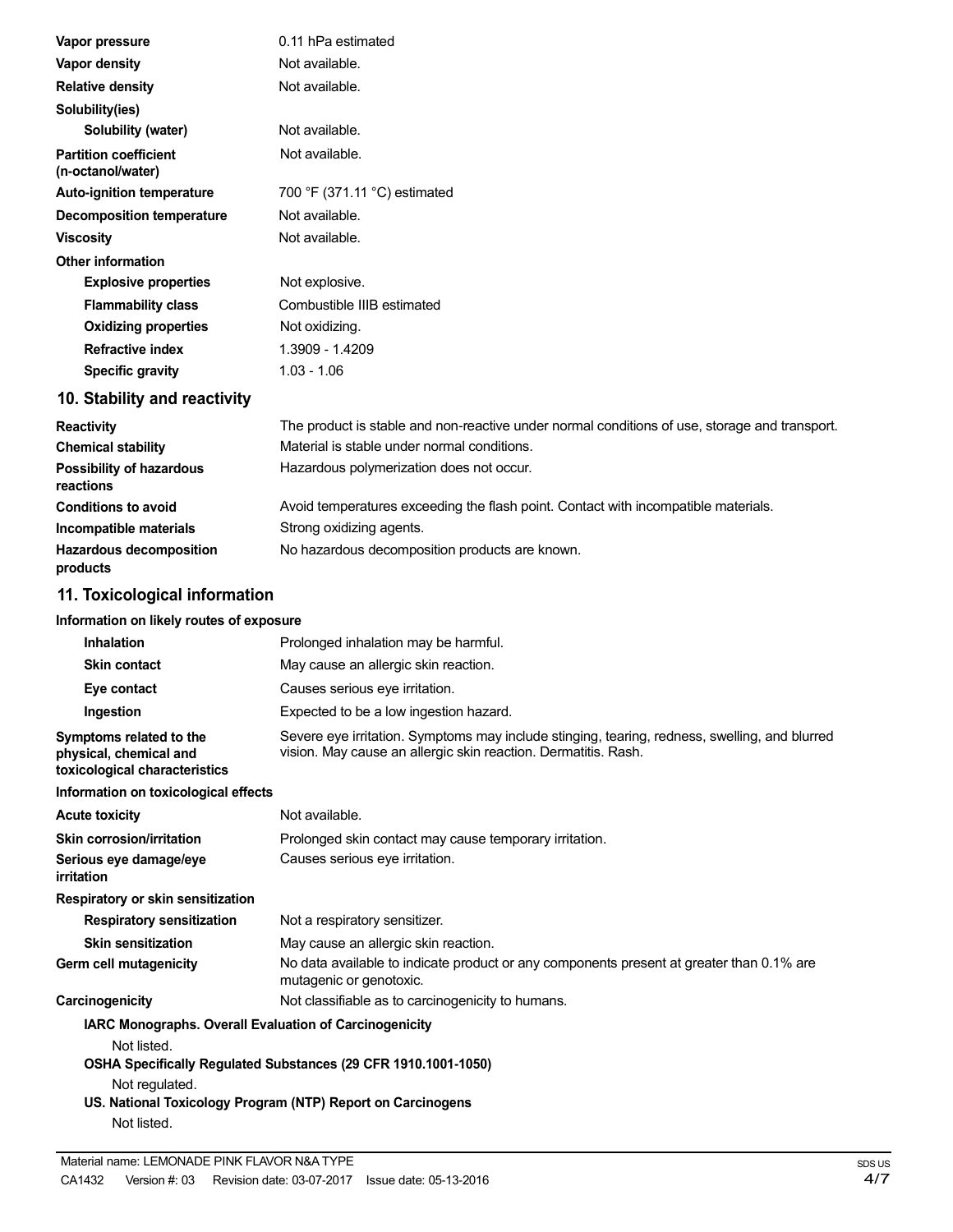| <b>Reproductive toxicity</b>                                          | This product is not expected to cause reproductive or developmental effects.                                                                                                                                                                                                                                                                      |
|-----------------------------------------------------------------------|---------------------------------------------------------------------------------------------------------------------------------------------------------------------------------------------------------------------------------------------------------------------------------------------------------------------------------------------------|
| Specific target organ toxicity -<br>single exposure                   | Not classified.                                                                                                                                                                                                                                                                                                                                   |
| Specific target organ toxicity -<br>repeated exposure                 | Not classified.                                                                                                                                                                                                                                                                                                                                   |
| <b>Aspiration hazard</b>                                              | Not an aspiration hazard.                                                                                                                                                                                                                                                                                                                         |
| <b>Chronic effects</b>                                                | Prolonged inhalation may be harmful.                                                                                                                                                                                                                                                                                                              |
| 12. Ecological information                                            |                                                                                                                                                                                                                                                                                                                                                   |
| <b>Ecotoxicity</b>                                                    | Harmful to aquatic life with long lasting effects.                                                                                                                                                                                                                                                                                                |
| Persistence and degradability<br><b>Bioaccumulative potential</b>     |                                                                                                                                                                                                                                                                                                                                                   |
| Partition coefficient n-octanol / water (log Kow)<br>PROPYLENE GLYCOL | <b>NOM NFI</b><br>$-0.92$                                                                                                                                                                                                                                                                                                                         |
| <b>Mobility in soil</b>                                               | No data available.                                                                                                                                                                                                                                                                                                                                |
| Other adverse effects                                                 | No other adverse environmental effects (e.g. ozone depletion, photochemical ozone creation<br>potential, endocrine disruption, global warming potential) are expected from this component.                                                                                                                                                        |
| 13. Disposal considerations                                           |                                                                                                                                                                                                                                                                                                                                                   |
| <b>Disposal instructions</b>                                          | Collect and reclaim or dispose in sealed containers at licensed waste disposal site. Do not allow<br>this material to drain into sewers/water supplies. Do not contaminate ponds, waterways or ditches<br>with chemical or used container. Dispose of contents/container in accordance with<br>local/regional/national/international regulations. |
| <b>Local disposal regulations</b>                                     | Dispose in accordance with all applicable regulations.                                                                                                                                                                                                                                                                                            |
| Hazardous waste code                                                  | The waste code should be assigned in discussion between the user, the producer and the waste<br>disposal company.                                                                                                                                                                                                                                 |
| Waste from residues / unused<br>products                              | Dispose of in accordance with local regulations. Empty containers or liners may retain some<br>product residues. This material and its container must be disposed of in a safe manner (see:<br>Disposal instructions).                                                                                                                            |
| <b>Contaminated packaging</b>                                         | Since emptied containers may retain product residue, follow label warnings even after container is<br>emptied. Empty containers should be taken to an approved waste handling site for recycling or<br>disposal.                                                                                                                                  |
| 14. Transport information                                             |                                                                                                                                                                                                                                                                                                                                                   |
| DOT                                                                   |                                                                                                                                                                                                                                                                                                                                                   |
| UN number                                                             | UN3082                                                                                                                                                                                                                                                                                                                                            |
| UN proper shipping name<br>Transport hazard class(es)                 | Environmentally hazardous substances, liquid, n.o.s.                                                                                                                                                                                                                                                                                              |
| <b>Class</b>                                                          | 9                                                                                                                                                                                                                                                                                                                                                 |
| Subsidiary risk                                                       | 9                                                                                                                                                                                                                                                                                                                                                 |
| Label(s)<br>Packing group                                             | III                                                                                                                                                                                                                                                                                                                                               |
| Special precautions for user                                          | Read safety instructions, SDS and emergency procedures before handling.                                                                                                                                                                                                                                                                           |
| <b>Special provisions</b>                                             | 8, 146, 335, IB3, T4, TP1, TP29                                                                                                                                                                                                                                                                                                                   |
| <b>Packaging exceptions</b>                                           | 155                                                                                                                                                                                                                                                                                                                                               |
| Packaging non bulk                                                    | 203                                                                                                                                                                                                                                                                                                                                               |
| <b>Packaging bulk</b>                                                 | 241                                                                                                                                                                                                                                                                                                                                               |
| <b>IATA</b>                                                           |                                                                                                                                                                                                                                                                                                                                                   |
| <b>UN number</b>                                                      | <b>UN3082</b>                                                                                                                                                                                                                                                                                                                                     |
| UN proper shipping name<br><b>Transport hazard class(es)</b>          | Environmentally hazardous substance, liquid, n.o.s.                                                                                                                                                                                                                                                                                               |
| <b>Class</b>                                                          | 9                                                                                                                                                                                                                                                                                                                                                 |
| Subsidiary risk                                                       | -                                                                                                                                                                                                                                                                                                                                                 |
| Packing group<br><b>Environmental hazards</b>                         | III<br>Yes                                                                                                                                                                                                                                                                                                                                        |
| <b>ERG Code</b>                                                       | 9L                                                                                                                                                                                                                                                                                                                                                |
| Special precautions for user                                          | Read safety instructions, SDS and emergency procedures before handling.                                                                                                                                                                                                                                                                           |
|                                                                       |                                                                                                                                                                                                                                                                                                                                                   |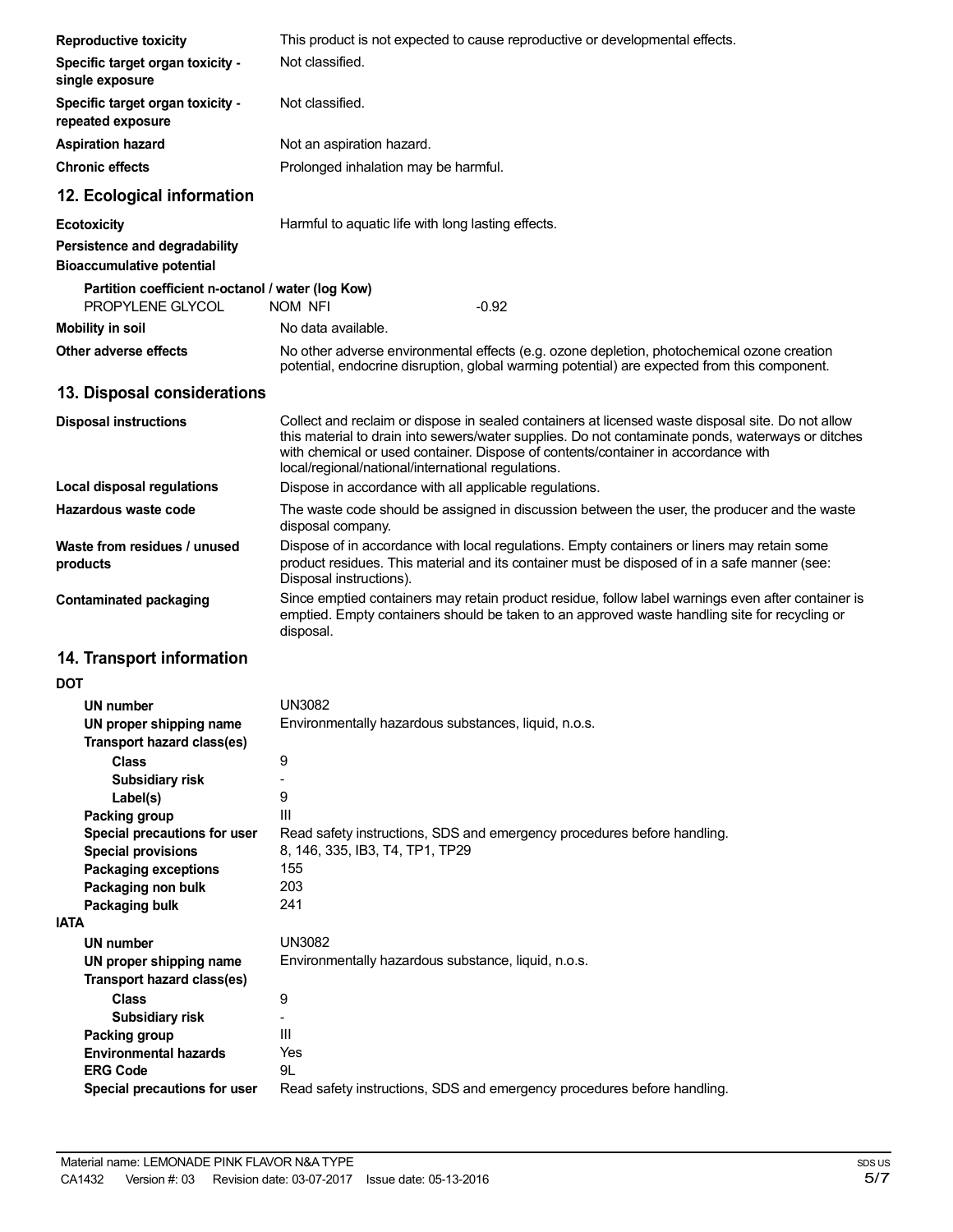| <b>Other information</b>                                                              |                                                                         |
|---------------------------------------------------------------------------------------|-------------------------------------------------------------------------|
| Passenger and cargo<br>aircraft                                                       | Allowed with restrictions.                                              |
| Cargo aircraft only                                                                   | Allowed with restrictions.                                              |
| <b>IMDG</b>                                                                           |                                                                         |
| UN number                                                                             | <b>UN3082</b>                                                           |
| UN proper shipping name                                                               | ENVIRONMENTALLY HAZARDOUS SUBSTANCE, LIQUID, N.O.S., MARINE POLLUTANT   |
| Transport hazard class(es)                                                            |                                                                         |
| <b>Class</b>                                                                          | 9                                                                       |
| Subsidiary risk                                                                       |                                                                         |
| Packing group                                                                         | Ш                                                                       |
| <b>Environmental hazards</b>                                                          |                                                                         |
| <b>Marine pollutant</b>                                                               | Yes                                                                     |
| <b>EmS</b>                                                                            | $F-A. S-F$                                                              |
| Special precautions for user<br><b>PG + ETHANOL MIX</b>                               | Read safety instructions, SDS and emergency procedures before handling. |
| Transport in bulk according to<br>Annex II of MARPOL 73/78 and<br>the <b>IBC</b> Code | Not established.                                                        |
| DOT; IATA; IMDG                                                                       |                                                                         |



#### **Marine pollutant**



**General information**

IMDG Regulated Marine Pollutant.

## **15. Regulatory information**

#### **US federal regulations**

This product is a "Hazardous Chemical" as defined by the OSHA Hazard Communication Standard, 29 CFR 1910.1200.

**TSCA Section 12(b) Export Notification (40 CFR 707, Subpt. D)** Not regulated.

**CERCLA Hazardous Substance List (40 CFR 302.4)**

Not listed. **SARA 304 Emergency release notification**

Not regulated.

**OSHA Specifically Regulated Substances (29 CFR 1910.1001-1050)**

Not regulated.